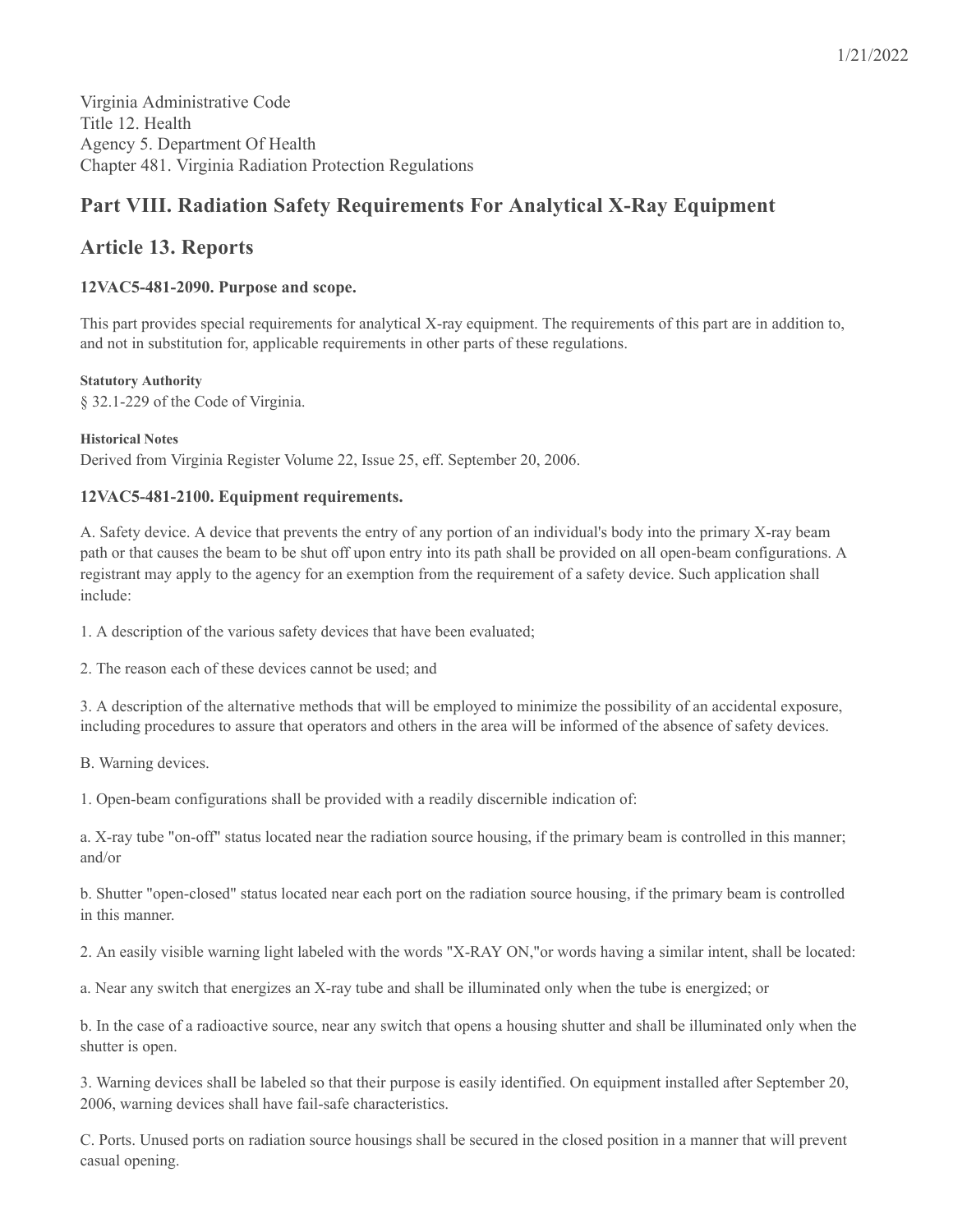D. Labeling. All analytical X-ray equipment shall be labeled with a readily discernible sign or signs bearing the radiation symbol and the words:

1. "CAUTION—HIGH INTENSITY X-RAY BEAM," or words having a similar intent, on the X-ray source housing; and

2. "CAUTION RADIATION—THIS EQUIPMENT PRODUCES RADIATION WHEN ENERGIZED," or words having a similar intent, near any switch that energizes an X-ray tube if the radiation source is an X-ray tube; or

3. "CAUTION—RADIOACTIVE MATERIAL", or words having a similar intent, on the source housing in accordance with 12VAC5-481-660 if the radiation source is a radionuclide.

E. Shutters. On open-beam configurations installed after September 20, 2006, each port on the radiation source housing shall be equipped with a shutter that cannot be opened unless a collimator or a coupling has been connected to the port.

F. Radiation source housing. Each radiation source housing shall be subject to the following requirements:

1. Each X-ray tube housing shall be equipped with an interlock that shuts off the tube if it is removed from the radiation source housing or if the housing is disassembled.

2. Each radioactive source housing or port cover or each X-ray tube housing shall be so constructed that, with all shutters closed, the radiation measured at a distance of five centimeters from its surface is not capable of producing a dose in excess of 2.5 millirems (0.025 mSv) in one hour. For systems utilizing X-ray tubes, this limit shall be met at any specified tube rating.

G. Generator cabinet. Each X-ray generator shall be supplied with a protective cabinet that limits leakage radiation measured at a distance of five centimeters from its surface such that it is not capable of producing a dose in excess of 0.25 millirem ( $2.5 \mu Sv$ ) in one hour.

#### **Statutory Authority**

§ 32.1-229 of the Code of Virginia.

# **Historical Notes**

Derived from Virginia Register Volume 22, Issue 25, eff. September 20, 2006; amended, Virginia Register Volume 24, Issue 18, eff. June 12, 2008.

# **12VAC5-481-2110. Area requirements.**

A. Radiation Levels. The local components of an analytical x-ray system shall be located and arranged and shall include sufficient shielding or access control such that no radiation levels exist in any area surrounding the local component group that could result in a dose to an individual present therein in excess of the dose limits given in 12VAC5-481-640. For systems utilizing x-ray tubes, these levels shall be met at any specified tube rating.

# B. Surveys.

1. Radiation surveys, as required by 12VAC5-481-750, of all analytical x-ray systems sufficient to show compliance with 12VAC5-481-2440 A shall be performed:

a. Upon installation of the equipment, and at least once every five years thereafter by or under the supervision of a private or state inspector who is physically present at the facility during the inspection in order to assure compliance with this chapter;

b. Following any change in the initial arrangement, number, or type of local components in the system;

c. Following any maintenance requiring the disassembly or removal of a local component in the system;

d. During the performance of maintenance and alignment procedures if the procedures require the presence of a primary x-ray beam when any local component in the system is disassembled or removed;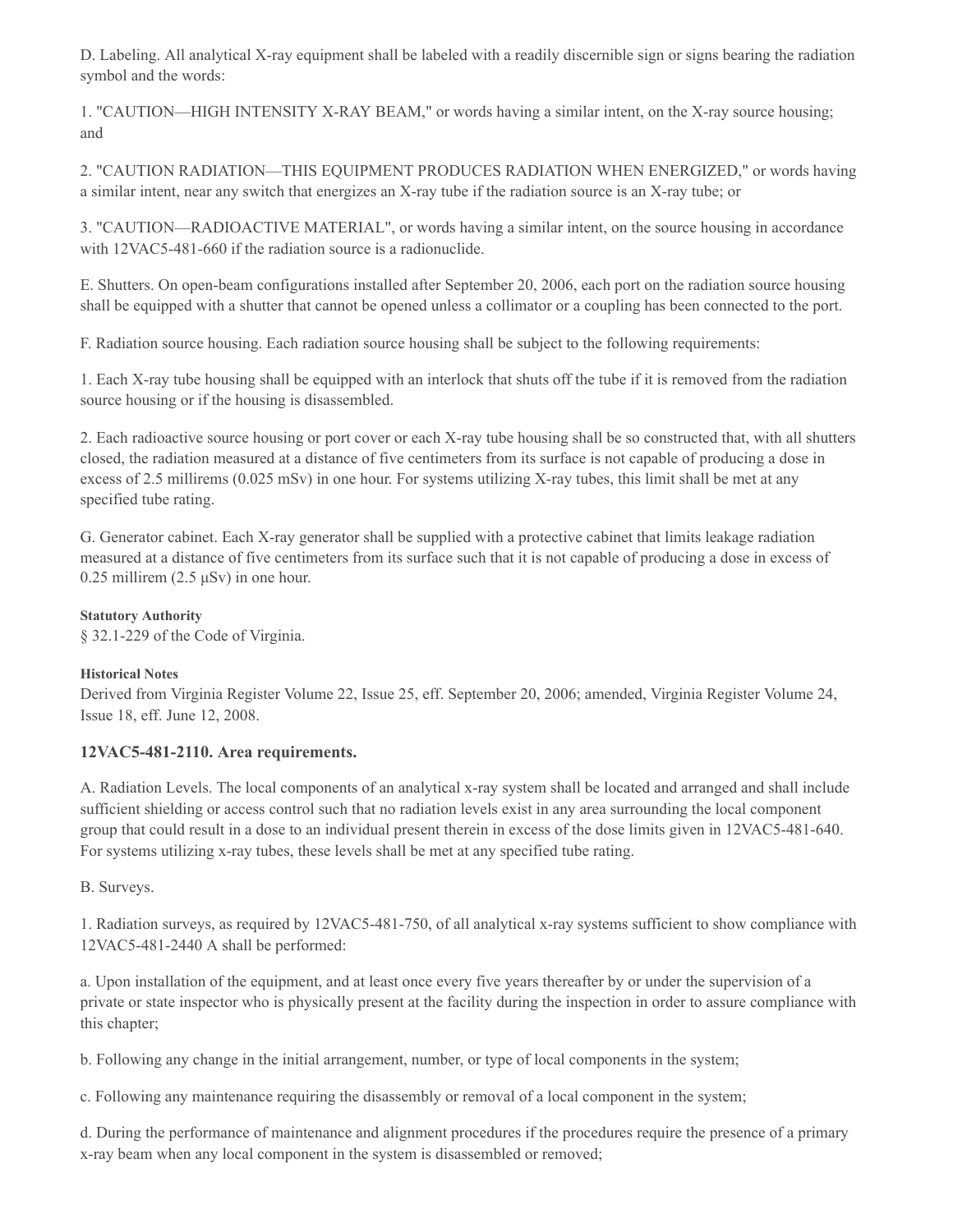e. Any time a visual inspection of the local components in the system reveals an abnormal condition; and

f. Whenever personnel monitoring devices show a significant increase over the previous monitoring period or the readings are approaching the limits specified in 12VAC5-481-630.

2. Radiation survey measurements shall not be required if a registrant (or licensee) can demonstrate compliance with subsection A of this section to the satisfaction of the agency.

C. Posting. Each area or room containing analytical x-ray equipment shall be conspicuously posted with a sign or signs bearing the radiation symbol and the words "CAUTION—X-RAY EQUIPMENT" or words having a similar intent in accordance with 12VAC5-481-660.

#### **Statutory Authority**

§ 32.1-229 of the Code of Virginia.

#### **Historical Notes**

Derived from Virginia Register Volume 22, Issue 25, eff. September 20, 2006; amended, Virginia Register Volume 31, Issue 24, eff. August 27, 2015.

# **12VAC5-481-2120. Operating requirements.**

A. Procedures. Normal operating procedures shall be written and available to all analytical X-ray equipment workers. No individual shall be permitted to operate analytical X-ray equipment in any manner other than that specified in the procedures unless such individual has obtained written approval of the radiation safety officer.

B. Bypassing. No individual shall bypass a safety device or interlock unless such individual has obtained the approval of the radiation safety officer. Such approval shall be for a specified period of time. When a safety device or interlock has been bypassed, a readily discernible sign bearing the words "SAFETY DEVICE NOT WORKING", or words having a similar intent, shall be placed on the radiation source housing.

C. Repair or modification of X-ray tube systems. Except as specified in 12VAC5-481-2450 B, no operation involving removal of covers, shielding materials or tube housings or modifications to shutters, collimators, or beam stops shall be performed without ascertaining that the tube is off and will remain off until safe conditions have been restored. The main switch, rather than interlocks, shall be used for routine shutdown in preparation for repairs.

D. Radioactive source replacement, testing, or repair. Radioactive source housings shall be opened for source replacement, leak testing, or other maintenance or repair procedures only by individuals authorized to specifically conduct such procedures under a license issued by the Nuclear Regulatory Commission, an agreement state, or a licensing state.

**Statutory Authority** § 32.1-229 of the Code of Virginia.

**Historical Notes** Derived from Virginia Register Volume 22, Issue 25, eff. September 20, 2006.

# **12VAC5-481-2130. Personnel requirements.**

A. Instruction. No individual shall be permitted to operate or maintain analytical X-ray equipment unless such individual has received instruction in and demonstrated competence as to:

1. Identification of radiation hazards associated with the use of the equipment;

2. Significance of the various radiation warning, safety devices, and interlocks incorporated into the equipment, or the reasons they have not been installed on certain pieces of equipment and the extra precautions required in such cases;

3. Proper operating procedures for the equipment;

4. Recognition of symptoms of an acute localized exposure; and